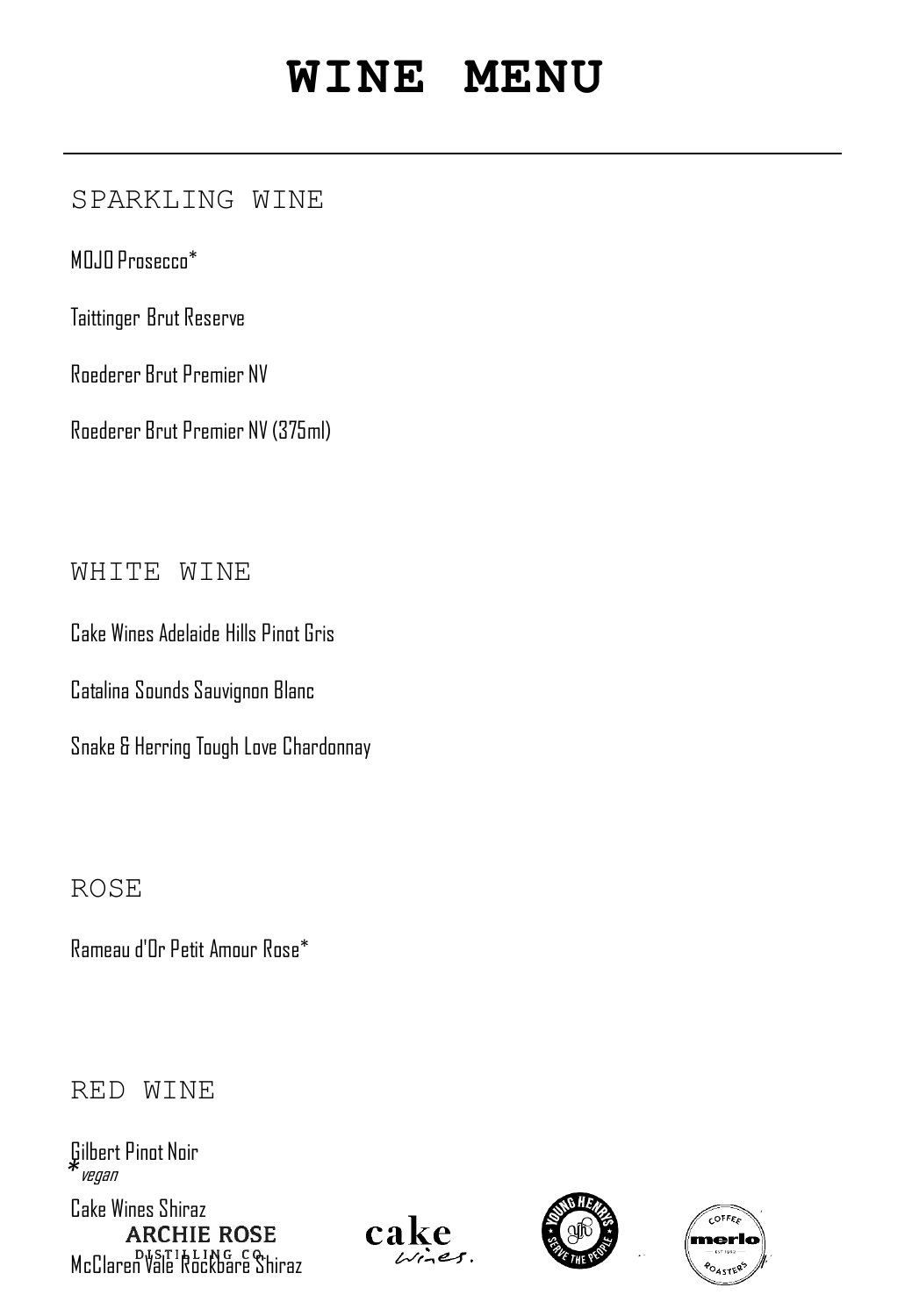# **COCKTAILS MENU**

### ARCHIE ROSE

Native Botanical Vodka Signature Dry Gin Blasphemy Coffee Infused Whisky Rosella Sour – made w/Soda Water or Prosecco Archie Rose Signature Dry Gin, hibiscus, strawberry, coconut cream and a hint of pineapple Red Negroni – made w/Soda Water or Prosecco Archie Rose Distiller's Strength Gin, sweet vermouth and okar island bitter Wattleseed & Peach Iced Tea – made w/Soda Water or Prosecco Archie Rose White Rye, peach, mango and lapsang souchong tea Cucumber Collins – made w/Soda Water or Prosecco Archie Rose Bone Dry Gin, cucumber, Sicillian lemon and jasmine.

### MR CONSISTENT

**Cosmopolitan** 

Margarita

Whisky Sour

#### OTHER SPIRITS

Sailor Jerry Spiced Rum

Tullamore Dew Whisky

El Jimador Blanco Tequila

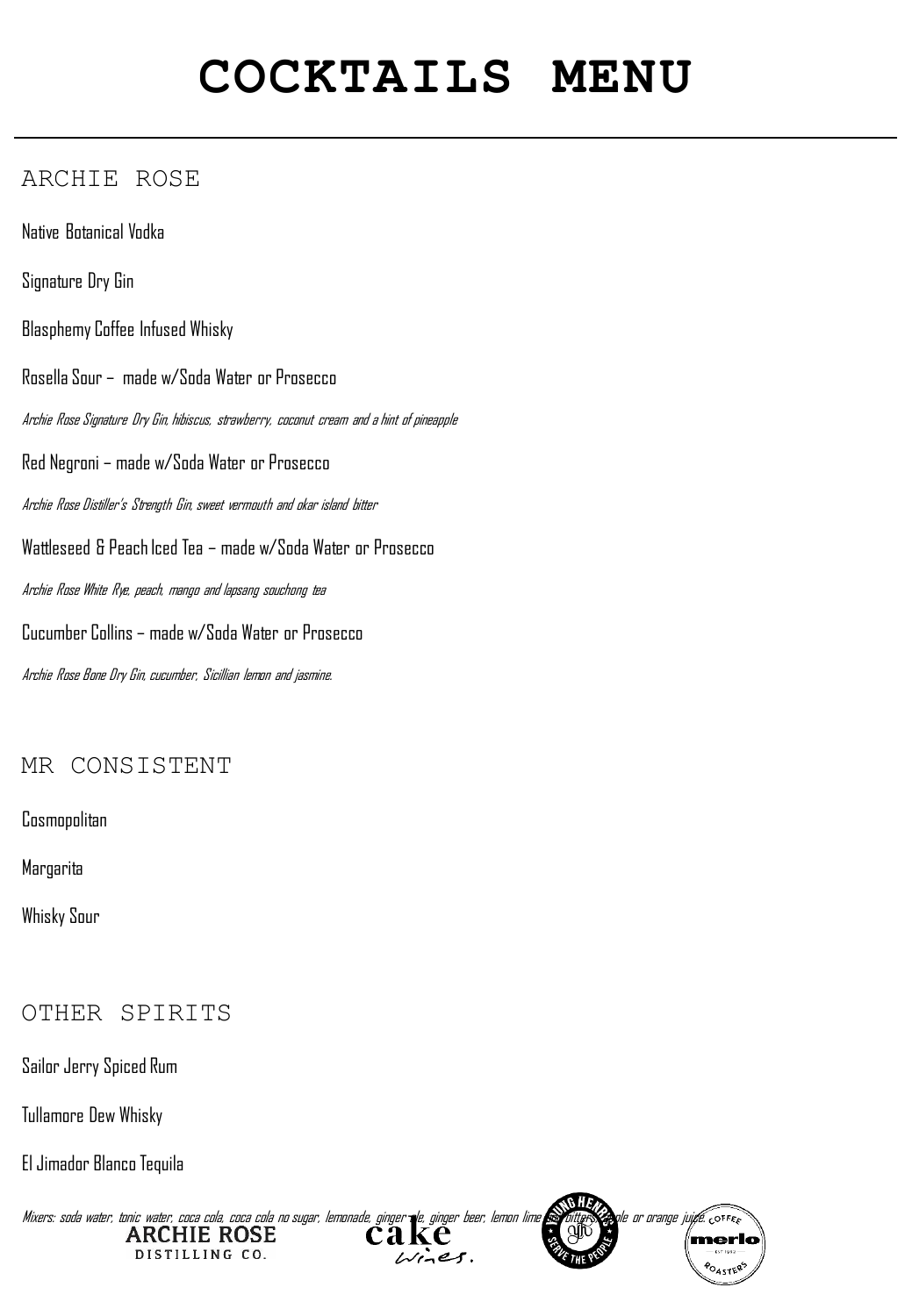# **BEER AND NON ALCOHOLIC MENU**

### BEER

Newtowner Pale Ale\*

Natural Lager\*

Mid Strength Stayer\*

### CIDER

Cloudy Apply Cider\* 9

SOBAH (NON-ALCOHOLIC CRAFT BEER)

Pepperberry IPA

Lemon Aspen Pilsner

Finger Lime Cerveza

## NON ALCOHOLIC

375ml Cans Coca Cola, Coca Cola No Sugar 3 600ml Bottles Coca Cola, Coca Cola No Sugar, Sprite Bundaberg Variety Ginger Beer, Lemon Lime & Bitters

Spring Valley Juice Apple or Orange

Still Water 4 Sparkling Water 4 *\** vegan